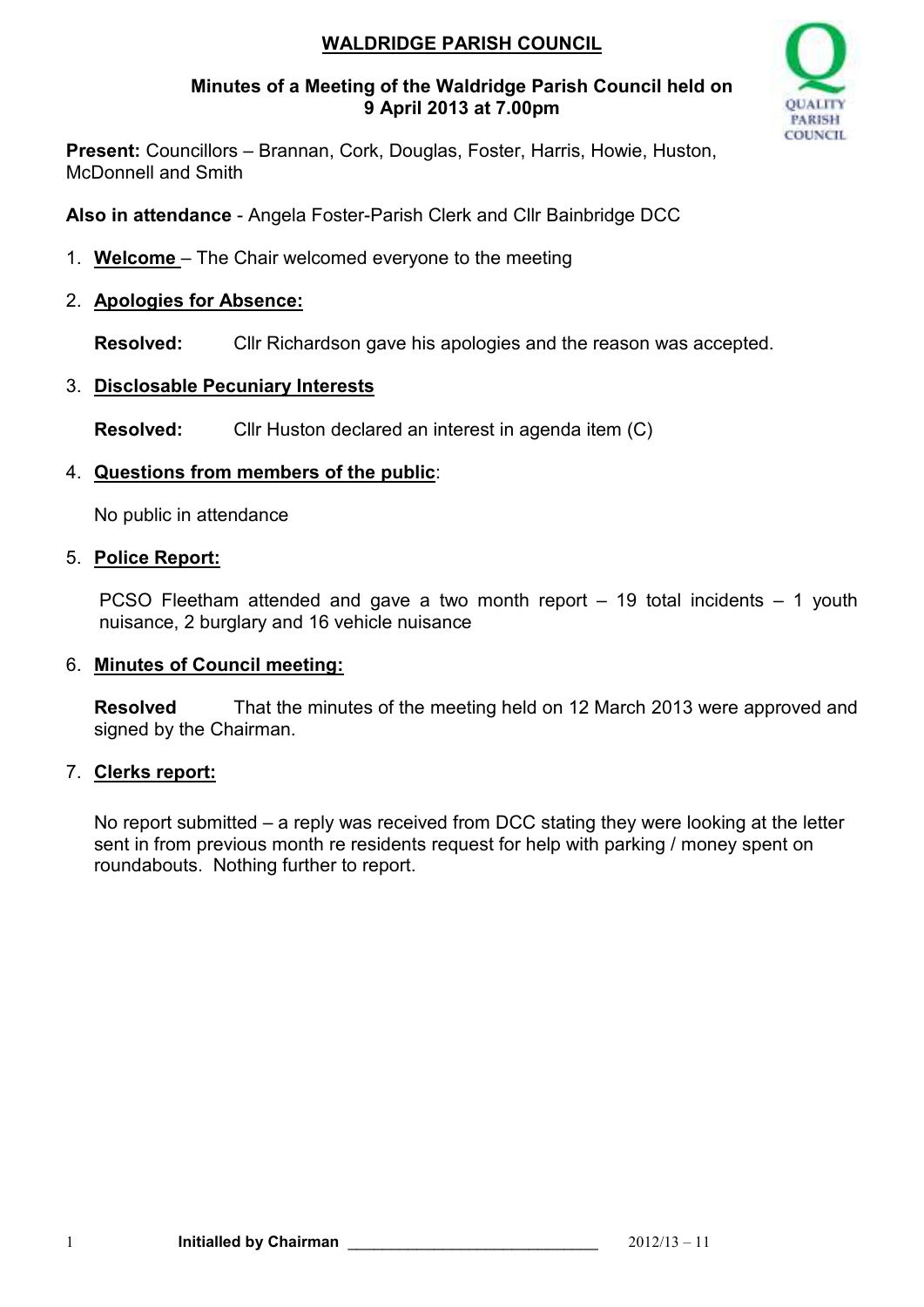#### 8. **Parish Matters and on-going items**

### a) **Planning applications received**

## **To consider any planning applications received after the agenda was published.**

• *No applications received* 

# b) **To consider any planning applications received after the agenda was published.**

• *No applications received* 

### c) **Northumbria in Bloom update**

- The group requested a coffee morning to be held on 11 May flyers to be printed *all agreed*
- The sponsorship request was noted, the amount agreed was £100 per large bed / £50 small bed. The sponsors to get choice of beds. The Clerk to draw up a contract stating guidelines – *all agreed – (Cllr Huston took no part in the vote)*

## d) **Farmers field flooding – Fellside Meadows**

A resident has requested assistance from the Parish in relation to the recent flooding. Cllr Bainbridge spoke of what actions are being taken. Northumbrian Water will be carrying out a survey. Awaiting information from Environment Agency.

*Resolved: The members agreed to assist the resident; however they only have limited powers, and are unable to help financially, but agreed to be an extra voice if needed.* 

- e) **Easter event**  To note the event was a success. Keep the same for next year.
- f) **Section 106 money** A visit to the metal designer workshop was carried out. Both materials were discussed. Further visits / sit meetings to be made by other members.

*Resolved: It was agreed to go half with the metal designs and half with wood. The Clerk to contact both designers asking for prices and designs.*

g) **Letter for residents** – A letter was circulated giving the residents information on what the Parish Council has done over recent years to alleviate parking problems.

*Resolved: It was agreed to give out to the residents in the village, the Clerk to get 145 copies at 4p per copy.*

h) **Funday** – costs for new generator was discussed

*Resolved: It was agreed to purchase a 2.8kw at a cost of £275.98 inc vat. This to be purchased immediately. A cheque to be raised. The old one to be sold.*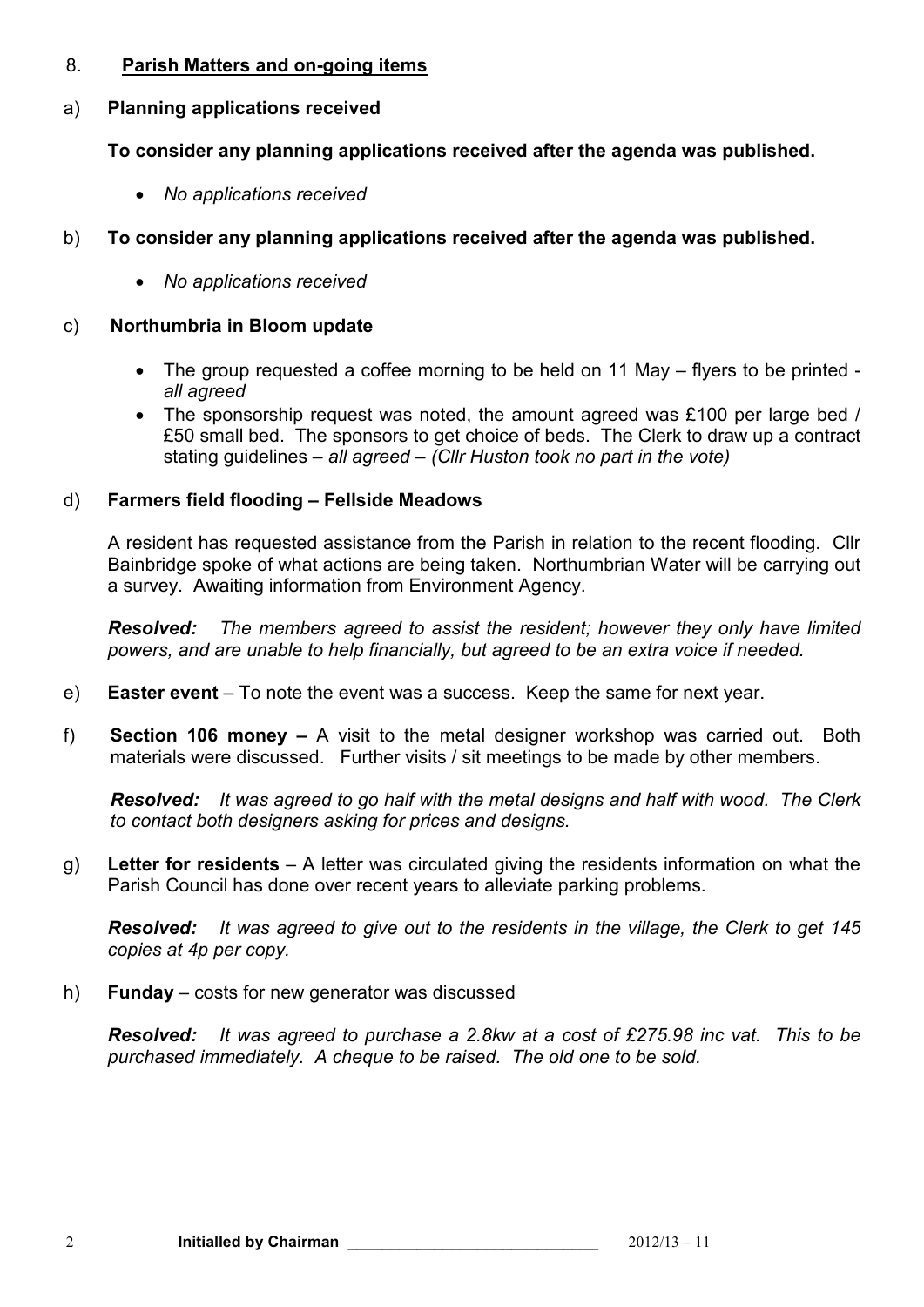#### i) **Correspondence received**

• Good Councillors Guide' – new booklets will be available at an approx cost of £1.50 each, or downloadable for free

### *Resolved:*

- It was agreed to purchase one and download any others required.
- j) **Correspondence received after agenda published** (to note only)
	- Neighbourhood award scheme up to £500 available. An application has been requested. It was agreed to give Clerk delegated powers to apply for the funding as the deadline is before the next meeting.
- k) **Quarterly accounts**  The Clerk distributed the accounts for approval

*Resolved: The Chair signed budget, reconciliation, bank statement and petty cash* 

l) **Clippings –** One joint publication for the summer newsletter or a separate flyer for the funday was discussed. To note the distribution list will need updating.

*Resolved*: It was agreed to do one publication for both in August.

- m) **AAP forum updates** No updates.
- n) **Urgent issues for noting** (Clerk to use delegated powers if necessary) **and any items Councillors wish to agenda for next meeting**

Cllr Bainbridge wished to note if he was not successful in the elections, he has enjoyed working with the council. The Chair thanked Cllr Bainbridge for all he has done and wished him well in the future.

Cllr McDonnell wished to note she would not be standing as chair at the Annual Meeting of the Council.